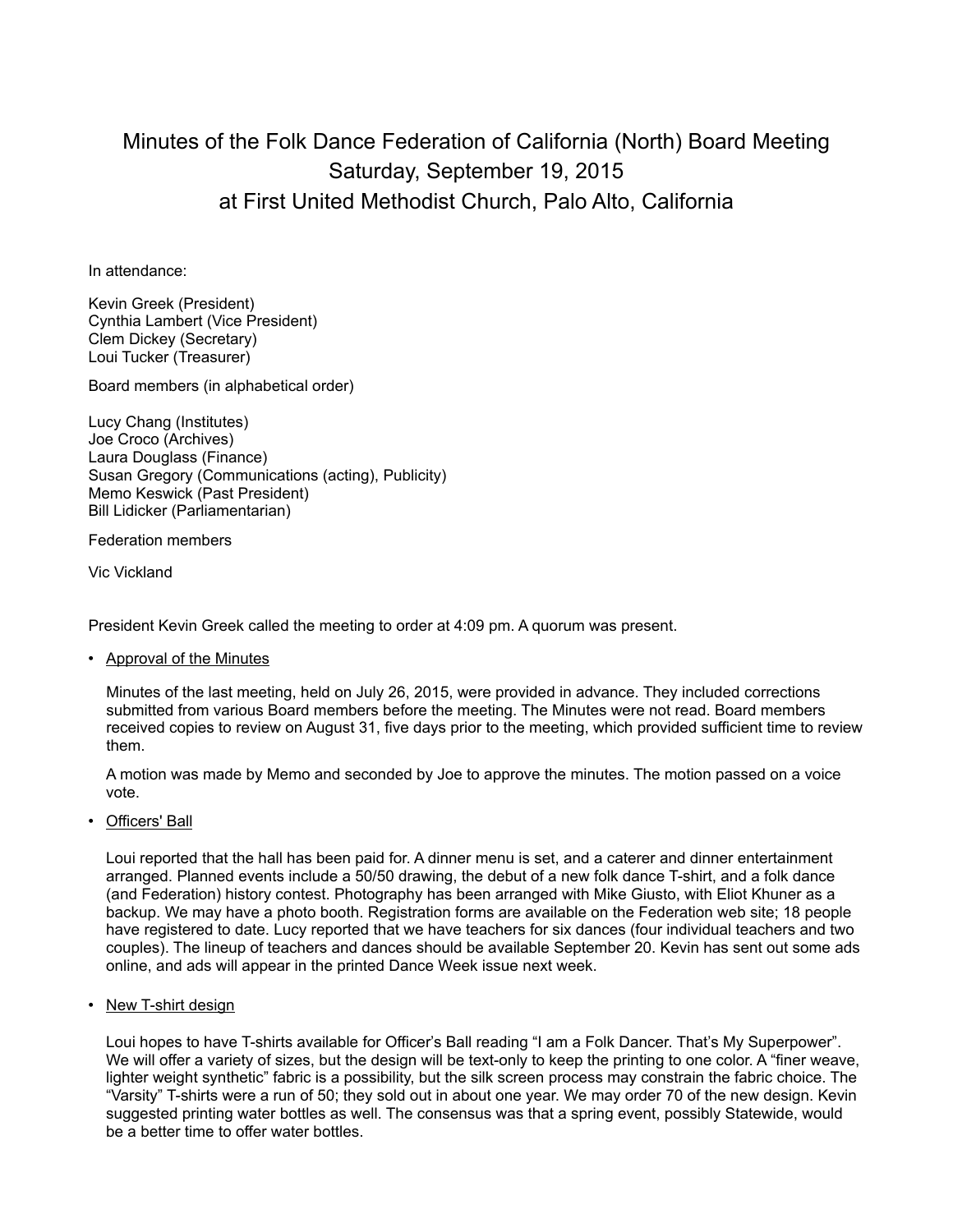• Arranging multi-club tours for teachers or musicians

Memo suggested that the Federation participate in arranging multi-club tours of teachers or musicians. The intent is to coordinate the dates and split the costs - including air fare - among the participating Federation clubs. Lucy said that she would develop a proposal after the Officers' Ball and the Heritage Festival. It is important to include all clubs who wish to participate. There is no budget item yet. Bill and Laura noted that the coordination is similar to Dancers on Call; Lucy noted that facilitation and recruitment are two separate functions, and that recruitment is the more difficult. Lucy and Bill noted that the Institutes Committee may need more people and more continuity to provide this function.

• President's Report (Kevin)

Ken Kaye is willing to continue handling our insurance work, but has expressed a wish not to attend Board meetings. Kevin will discuss this with Ken.

• Treasurer's Report (Loui) - written report included

Loui suggested placing another plug for Amazon Smile in *Let's Dance!* A Paypal report was included in the written package. We charge a fixed amount to pay through PayPal, while PayPal charges us a flat fee plus a percentage of the transaction amount. So we lose some money on large payments. The treasury remains in good shape. The History/Trivia contest prize at the Officer's Ball will be a \$100 scholarship.

• Vice President's Report (Cynthia)

The Sacramento Council has a new web site, folkdancesac.org. Loui suggested mentioning the web site in *Lets Dance!*

Cynthia brought flyers for the Camellia Festival. The upcoming festival (2016) will be run the same as last year's. (In the past, the Festival had been held rent-free at Sacramento State University and was free to university students. 2012 was the last rent-free year due to a paucity of student participation.) Camellia Festival is a week later than usual due to space availability.

Sacramento is still considering a New Dancers Festival.

• Past President's Report (Memo)

Memo is trying to bring (to Chico) two Salsa Rueda teachers, Ryan and Sydney from San Francisco. He is not sure there is enough community support. Loui suggested providing food at the event.

Video challenges: Susan and Claude Akana are working on Gras Kalo Kolo (for Memo). Adony Benaires is doing Shoror. The folkdance.com web site has a complete table of video challenges.

- Institutes (Lucy) written report included
- Scholarship (Gary Anderson/absent) no report
- Editor (Gary Anderson/absent) no report
- Promotions (Marija Hillis/absent) no report
- Statewide 2016 (Bill, for Marija Hillis and Berkeley Folk Dancers)

The committee met September 1, and settled on a teaching schedule and teachers' fees. The planned schedule allocation is:

- Friday night: introduction
- Saturday: 1 1/2 hours per teacher morning and afternoon, with 15 minute breaks
- Sunday: 1 1/4 hours per teacher in the morning, and special events in the afternoon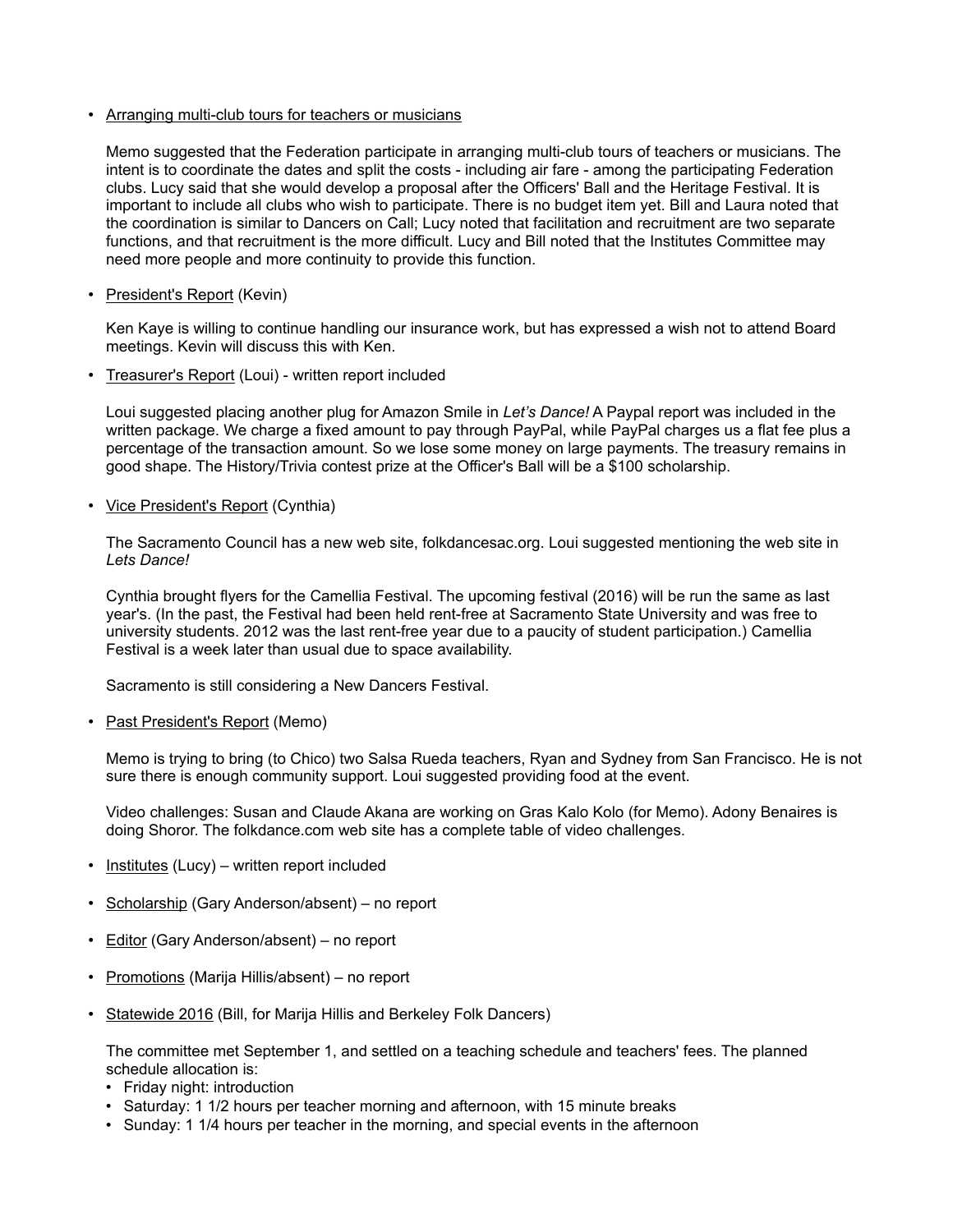The teachers are Eric Bendix and Maurits Van Geel. Maurits will teach Dutch, Roma, Armenian, and Caucasian dances. Outside the meeting, Bill had suggested the idea of a "culture corner" to the teachers. The time slot for the culture corner, if any, is not determined.

The Past President's reception, to be run by Memo, may be held at the Lidicker's house. The Installation Brunch is planned for Sunday as usual, but it has not been organized yet.

The band *Chubritza* is booked for Friday and Saturday evenings. Live music is limited to one band, as there is little sound insulation between rooms. The committee needs to work with *Chubritza* to arrange a sound system.

The budget anticipates a revenue-neutral event. It is currently \$10,116, in line with 2008, 2010, 2012, and 2014. We hope for a \$100 package fee; Redding (2014) was \$120. Teachers fees are \$600, plus travel, lodging, and meals. The band fee is \$200 plus transportation; they will arrange their own lodging.

Hotels are frustrating. La Quinta quoted a price of \$157 per day, but is hard to contact. Berkeley Marina is too expensive.

Loui noted that previous Statewide conventions have offered a t-shirt or a tote bag.

Bill solicited suggestions for the Sunday afternoon program. Past statewide conventions have had a concert, but the facilities are not amenable. Redding had contra calling. Joe suggested checking the San Francisco Ethnic Dance Festival list. Loui suggested *Esterlantz* (Hungarian).

Eric Bendix will be in the Bay Area at the end of September, and will meet with BFD teachers on Wednesday, September 30. But most of the Statewide Committee members are unavailable that day.

- Research Committee (Cricket) no report
- Parliamentarian & By-Laws Report (Bill)

The by-laws specify a Publicity Committee; the agenda refers instead to Publications Committee. Susan, as chair of Publicity and acting chair of Communications, noted that she sees her role as advertising. Kevin will put role of those two Committees on the agenda for next meeting.

- Communications and Publicity Committees (Susan) no report
- Finance Committee (Laura) no report
- Nominating Committee (Craig Blackstone/absent) no report
- Insurance (Ken Kaye/absent) written report included
- Finance Committee (Laura Douglass) no report
- Archives Committee (Joe Croco)

Both Joe and Laura will retire in October, and expect to have more time available then. Joe and Laura purchased some items from the Federation and donated them to a Ti Ti Tabor fundraiser. Joe and Laura will donate a matching amount to the Federation. Loui has issues [of *Lets Dance!*] waiting to be digitized.

- Secretary (Clem) no report
- Membership (Alicia LaFetra/absent) written report included

A motion was made by Joe and seconded by Laura to approve the report. The motion passed on a voice vote.